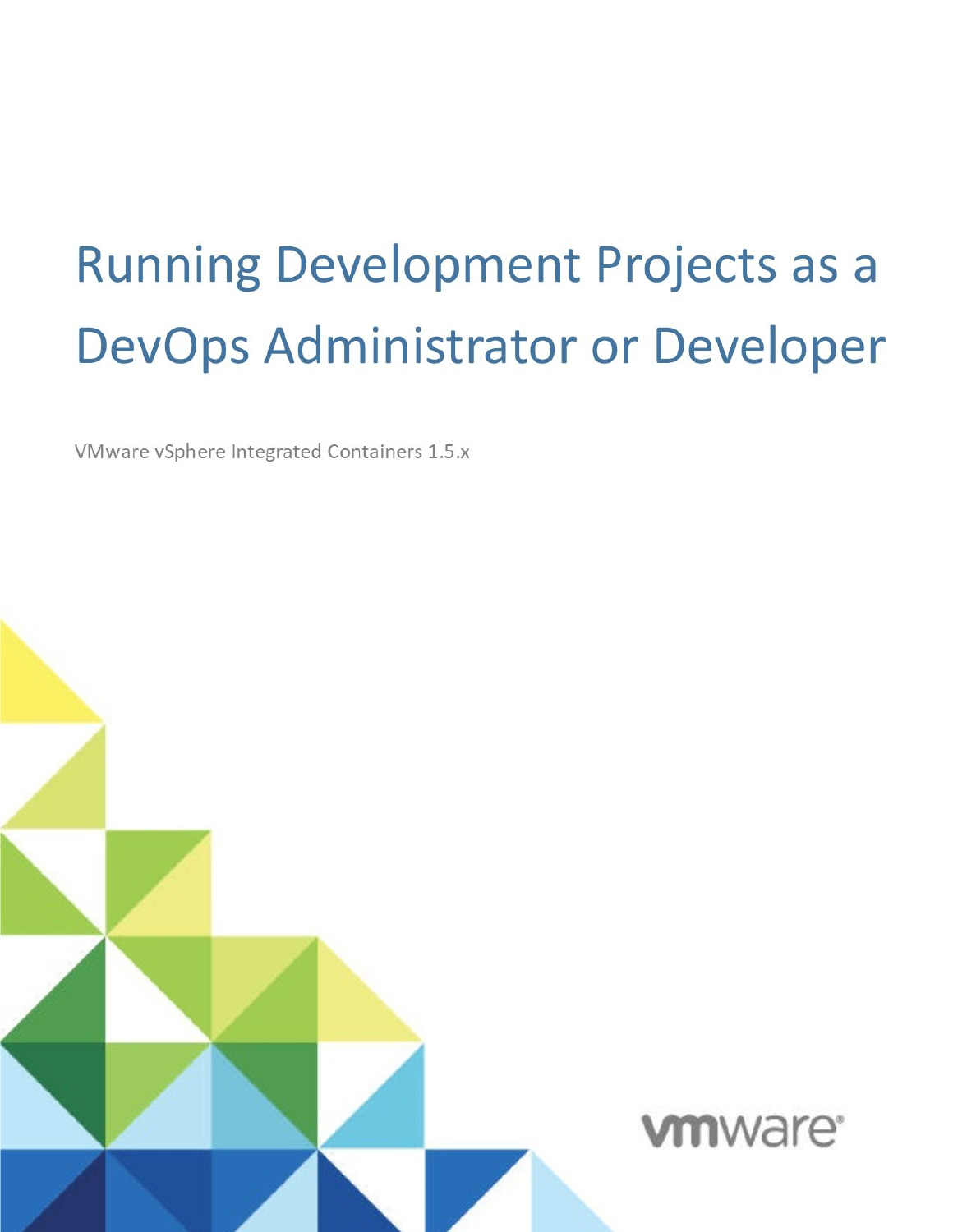# **Table of Contents**

| <b>Running Development Projects</b>                    | 1.1     |
|--------------------------------------------------------|---------|
| <b>DevOps Administrator and Developer Tasks</b>        | 1.1.1   |
| <b>Working with Projects</b>                           | 1.1.2   |
| <b>Adding a Container Host</b>                         | 1.1.3   |
| <b>Creating New Networks</b>                           | 1.1.4   |
| <b>Creating New Volumes</b>                            | 1.1.5   |
| <b>Provisioning Container VMs</b>                      | 1.1.6   |
| <b>Container Provisioning Options Reference</b>        | 1.1.6.1 |
| <b>Example of Provisioning an Individual Container</b> | 1.1.6.2 |
| <b>Creating Templates and Applications</b>             | 1.1.7   |
| <b>Viewing Library and Logs</b>                        | 1.1.8   |
| <b>Built-in Repositories</b>                           | 1.1.8.1 |
| <b>Repositories</b>                                    | 1.1.8.2 |
| <b>Recent Activity</b>                                 | 1.1.8.3 |
|                                                        |         |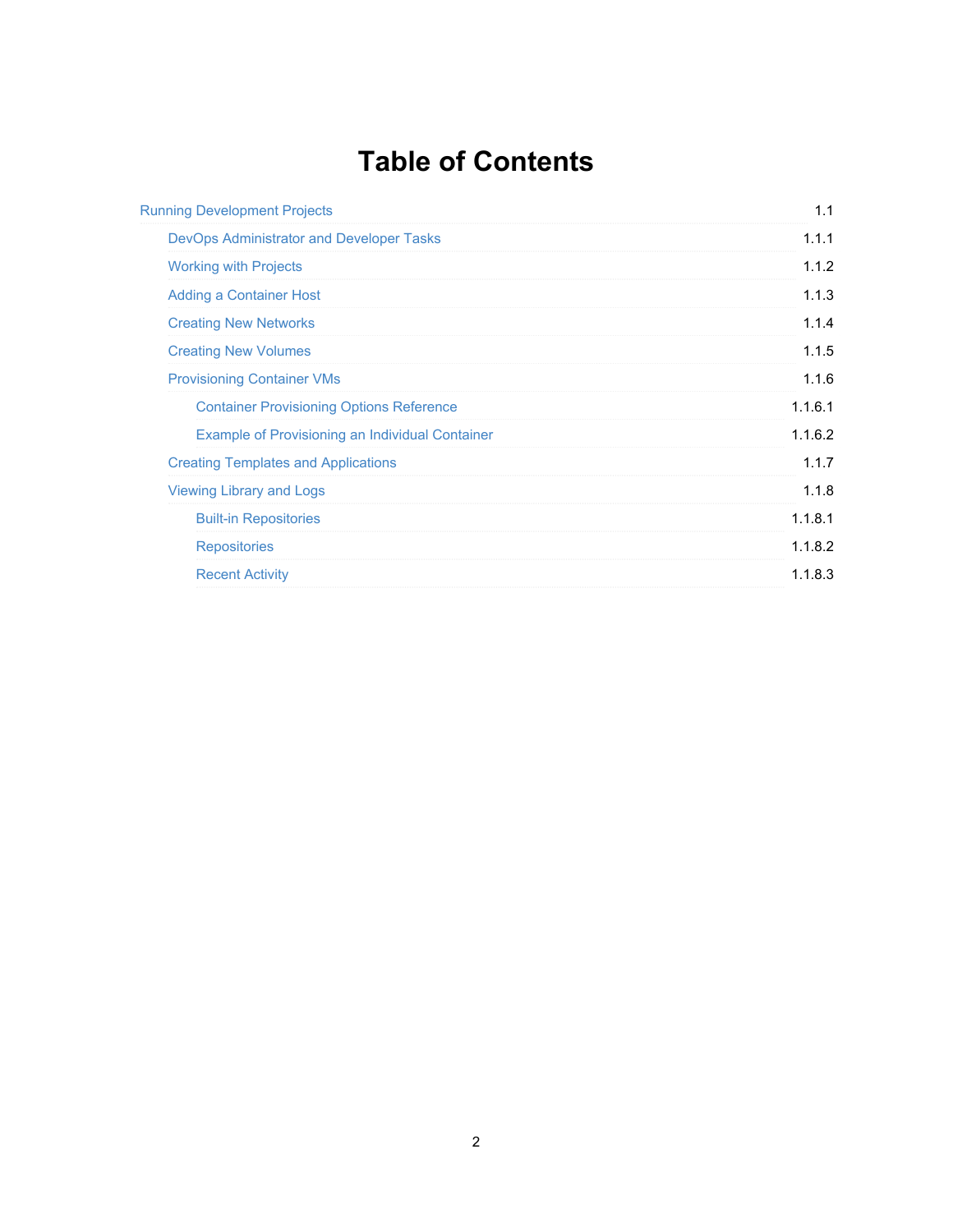# <span id="page-2-0"></span>**Running Development Projects as a DevOps Administrator or Developer**

*Running Development Projects as a DevOps Administrator or Developer* provides information about how to use VMware vSphere® Integrated Containers™ Management Portal as a user with the DevOps Administrator or Developer role.

**Product version: 1.5**

This documentation applies to all 1.5.x releases.

## **Intended Audience**

This information is intended for vSphere Integrated Containers users who have the DevOps Administrator or Developer roles in vSphere Integrated Containers Management Portal. Knowledge of container [technology](https://en.wikipedia.org/wiki/Operating-system-level_virtualization) and [Docker](https://docs.docker.com/) is assumed.

Copyright © 2016-2019 VMware, Inc. All rights reserved. Copyright and trademark [information](http://pubs.vmware.com/copyright-trademark.html). Any feedback you provide to VMware is subject to the terms at [www.vmware.com/community\\_terms.html](http://www.vmware.com/community_terms.html).

**VMware, Inc.** 3401 Hillview Ave. Palo Alto, CA 94304

[www.vmware.com](http://www.vmware.com)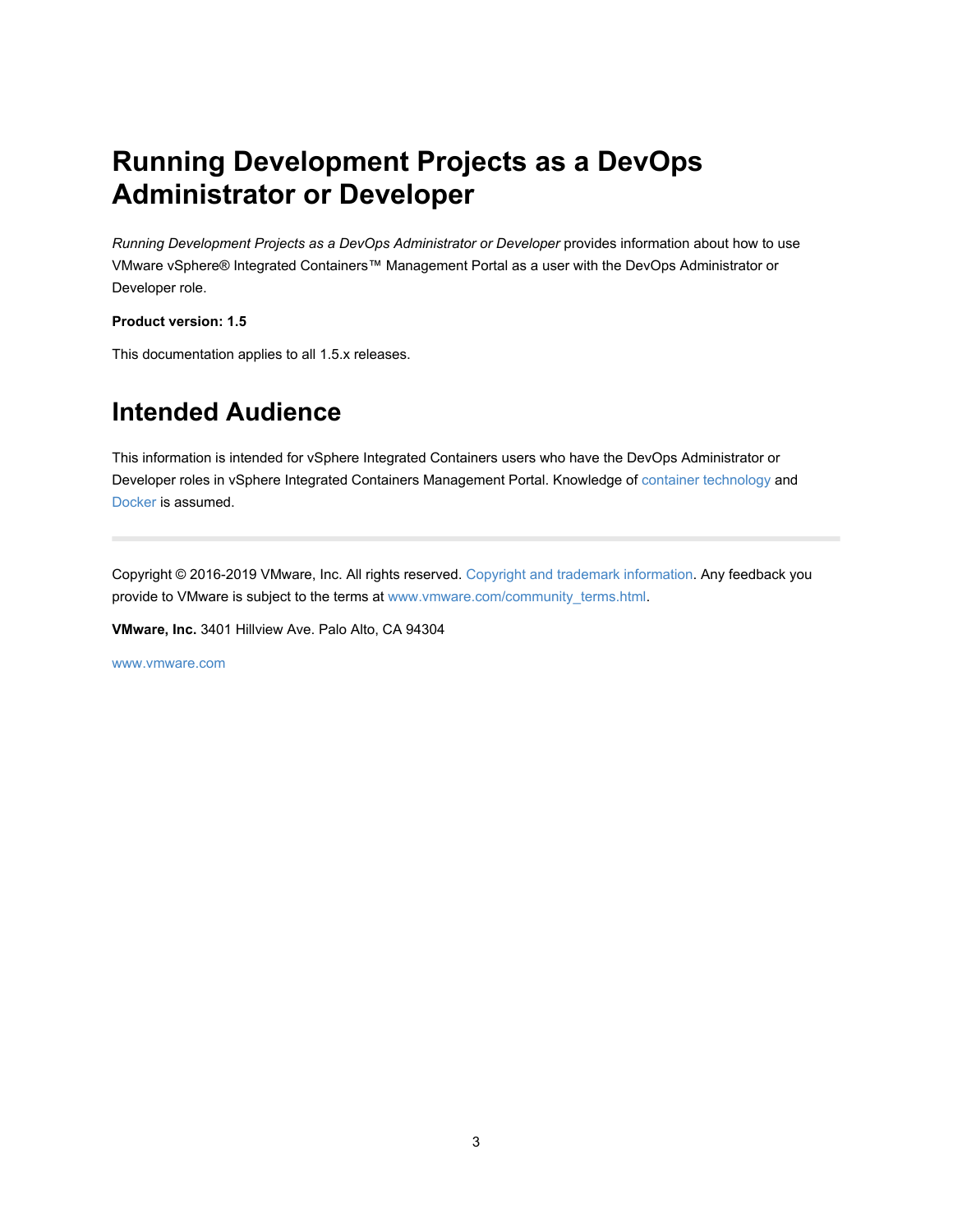# <span id="page-3-0"></span>**DevOps Administrator and Developer Tasks**

## **DevOps Administrator and Developer Tasks**

As a developer, you can perform the following tasks in vSphere Integrated Containers Management Portal:

- Add networks to containers. For more information, see Creating New Networks.
- Add volumes to containers. For more information, see Creating New Volumes.
- Provision containers. For more information, see Provisioning Container VMs.
- Create templates and provision containers from templates. For more information, see Creating Templates.
- Create application templates and deploy applications. For more information, see Creating Applications.
- View the repositories and virtual container hosts for your project. For more information, see Viewing Library and Logs.

As a Devops Administrator, in addition to developer tasks, you can perform the following tasks in vSphere Integrated Containers Management Portal:

- Add developers and viewers to projects and assign other DevOps administrators. For more information, see Add Viewers, Developers, or DevOps Administrators to Projects.
- Change project configurations, such as making the project registry public, changing deployment security settings, and enabling vulnerability scanning. For more information, see Configure Project Settings.

For information about the tasks that the Management Portal Administator can perform such as, creating projects and adding hosts, see vSphere Integrated Containers Management Portal Administration.

#### **What to Do Next**

Start Working with Projects.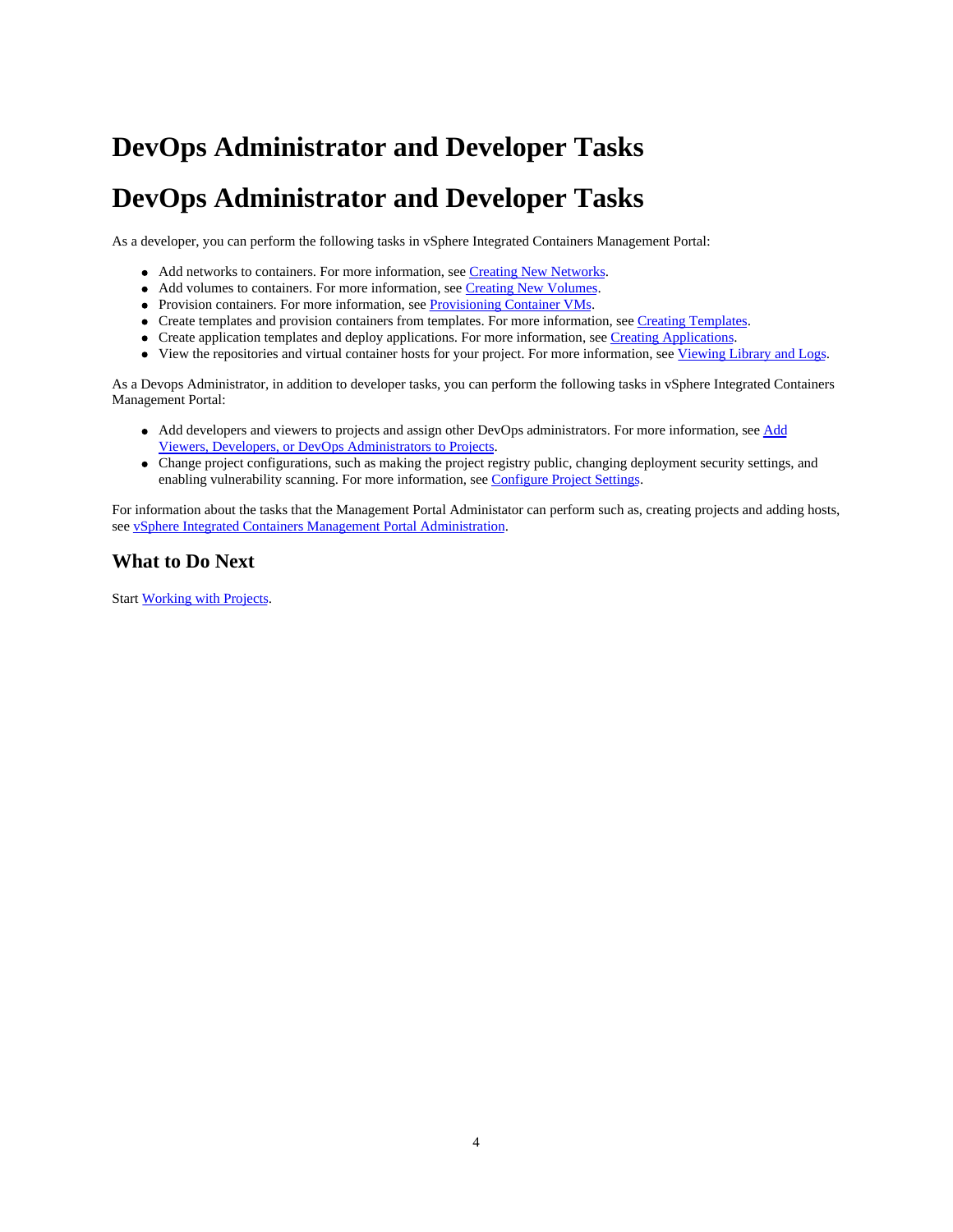# <span id="page-4-0"></span>**Working with Projects**

In vSphere Integrated Containers, you create different projects to which you assign users, add volumes and networks. You can provision containers, create templates, and applications.

- 1. Create a Project
- 2. Assign Users to a Project
- 3. Assign Projects to a User
- 4. Add a [Container](#page-5-0) Host
- 5. Create New [Networks](#page-6-0)
- 6. Create New [Volumes](#page-7-0)
- 7. Provision [Container](#page-8-0) VMs
- 8. Create Templates and [Applications](#page-15-0)
- 9. View [Library](#page-16-0) and Logs

The first four tasks can only be performed by users with the Management Portal Administrator role. The other tasks can be performed by users with DevOps Administrator or Developer roles.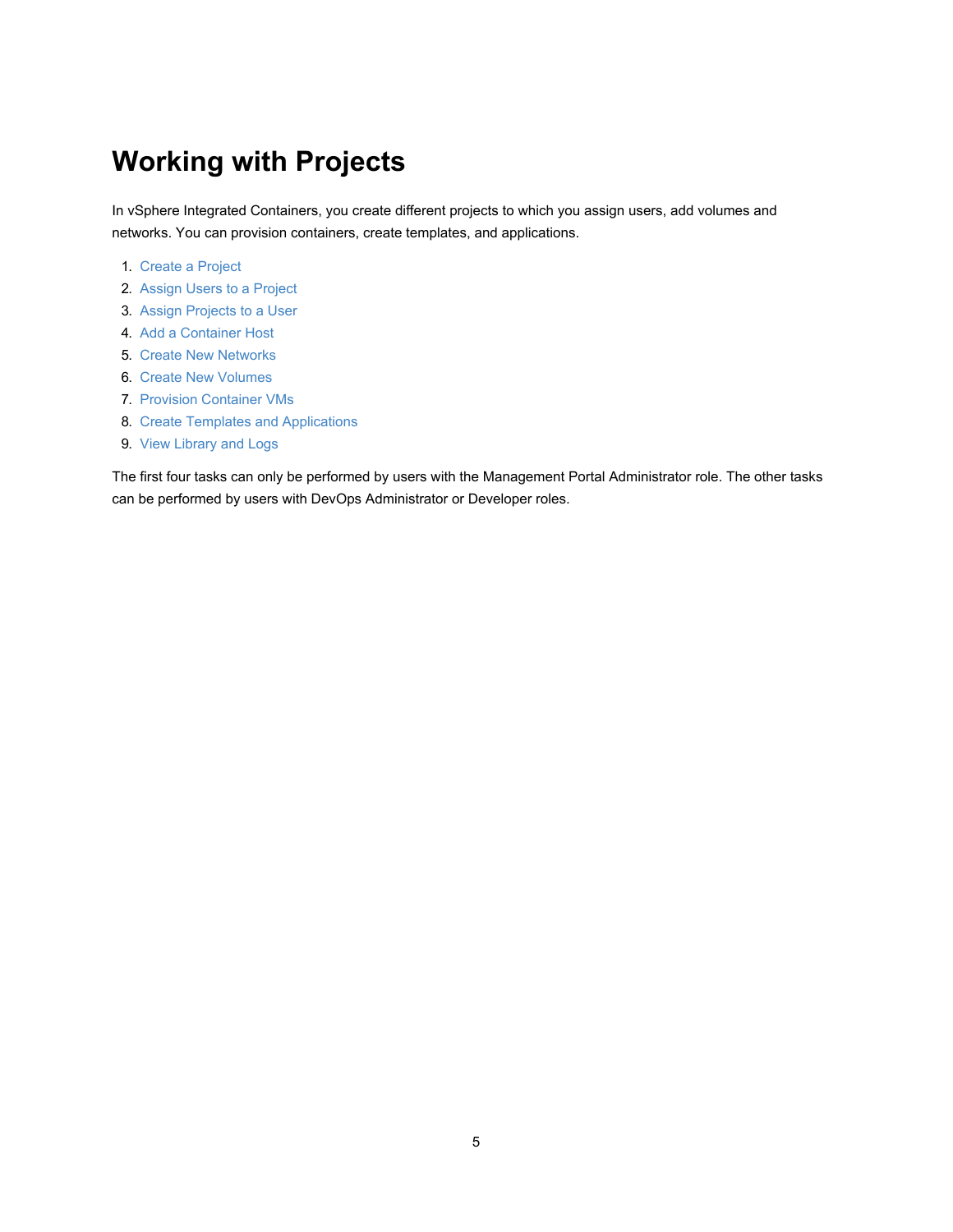# <span id="page-5-0"></span>**Adding Container Hosts**

As a Management Portal administrator, you can add existing Docker hosts or vSphere Integrated Containers virtual container hosts (VCHs) to projects. After adding the hosts, you can provision containers, view live stats and manage the hosts in the Management Portal.

You must only add a given VCH to one project at a time. Adding the same VCH to multiple projects can lead to conflicts if the registry lists and content trust setttings are different in the different projects.

For more information about adding container hosts, see Add Container Hosts to Projects

#### **What to Do Next**

Start Creating New [Networks](#page-6-0) and Creating New [Volumes.](#page-7-0)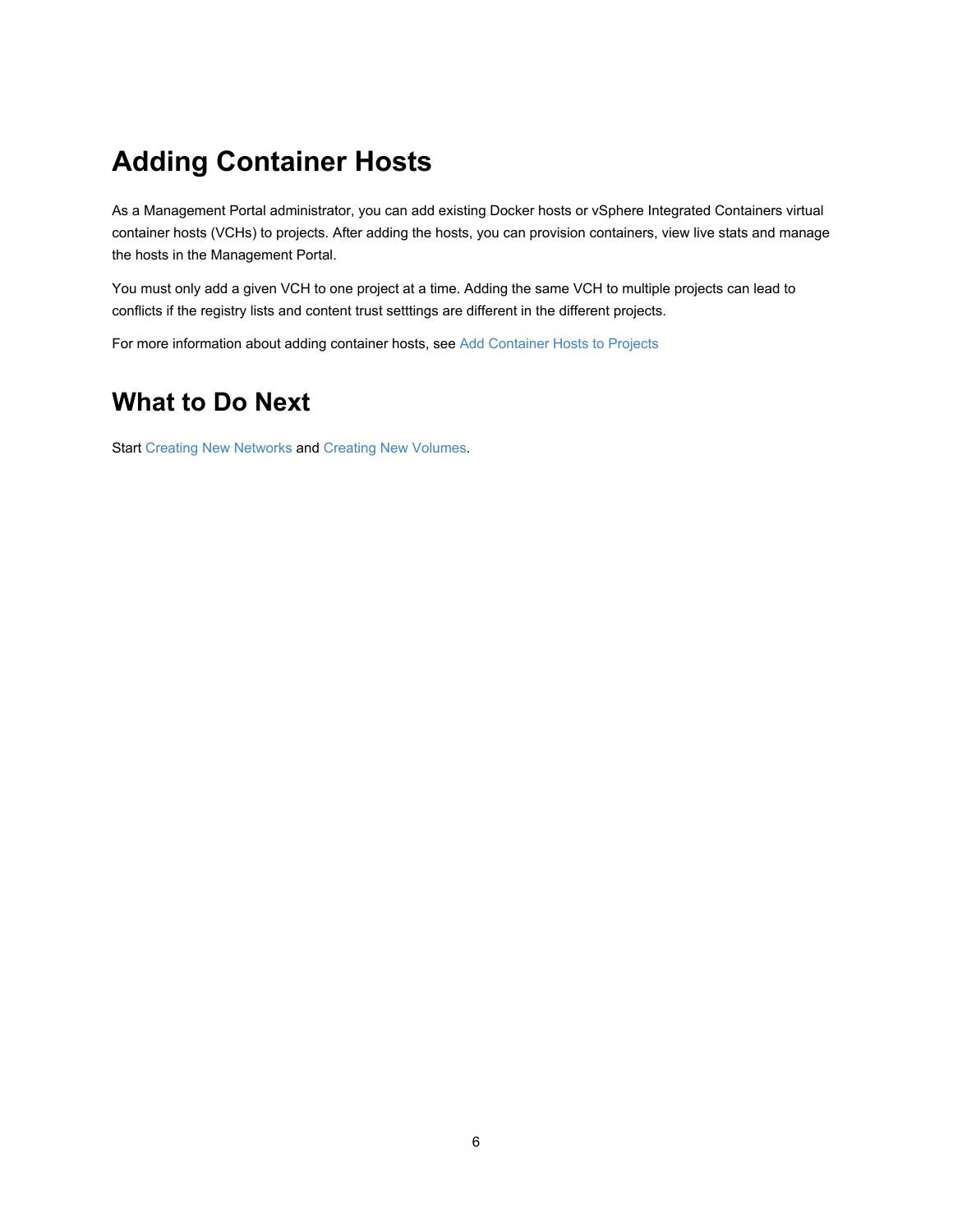# <span id="page-6-0"></span>**Creating New Networks**

You can create and attach network configurations to containers, container templates, and applications. You can create a bridge network or a container network.

You can dissociate a network from a container by deleting it.

For more information about container networks and how to configure them, see Configure Container Networks.

#### **Procedure**

- 1. In the management portal, navigate to **Deployments** > **Networks** and click **+Network**.
- 2. On the Create Network page, select the **Advanced** check box to access all available settings.
- 3. Configure the following settings:
	- **Name**. Enter a name for the network.
	- **IPAM config**. Enter subnet, IP range, and gateway values that are unique to this network configuration. They must not overlap with any other networks on the same container host.
	- **Custom Properties**. Optionally specify custom properties for the new network configuration.

For example, you can specify the following properties:

- bridge.default\_bridge : true ,
- bridge.enable\_icc : true,
- bridge.enable\_ip\_masquerade : true,
- bridge.host\_binding\_ipv4: 0.0.0.0,
- bridge.name : docker0,
- driver.mtu: 9001
- **Hosts**. Specify the virtual container host (VCH) that you want to create the network in.
- 4. Click **Create**.

#### **Result**

The new network is created and you can provision containers on it.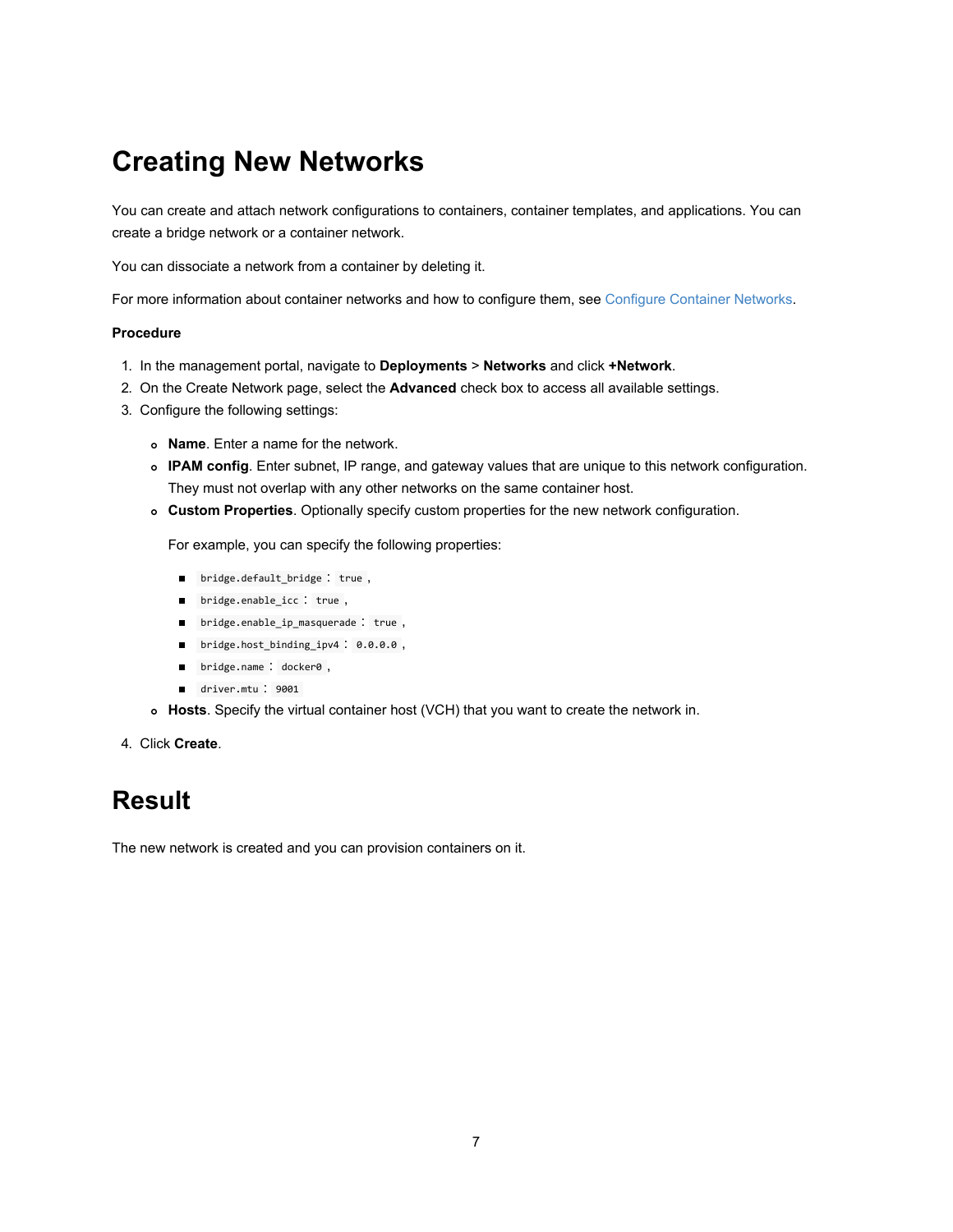# <span id="page-7-0"></span>**Creating New Volumes**

You can create, modify, and attach volume configurations to containers and container templates. When you create a volume, it is added to the volume datastores that exist on the virtual container host.

You can also configure volume drivers. Volume drivers allow you to store volumes on remote hosts or cloud providers, to encrypt the contents of volumes, or to add other functionality. Configure one of the following volume drivers:

- local The default built-in local driver. Volumes created by this driver have a local scope, which means that they can be accessed only by containers on the same host.
- vsphere The default driver for vSphere Integrated Containers. local is an alias for vsphere .
- Third-party plugins The Management Portal does not support third-party volume plugins officially but it is possible to create and use volumes based on such plugins.

For more information about the volumes, see Virtual Container Host Storage Capacity.

#### **Procedure**

- 1. In the management portal, navigate to **Deployments** > **Volumes** and click **+Volume**.
- 2. On the Create Volume page, select the **Advanced** check box to access all available settings.
- 3. Configure the following settings:
	- **Name**. Enter a name for the volume. For example, pgdata .
	- **Driver**. The volume driver that you want to use for containers.
	- **Driver Options**. Enter the capacity in megabytes, gigabytes, or terabytes. For example, enter **Option** as capacity and **Value** as 10G .
	- **Custom Properties**. Optionally specify custom properties for the new volume configuration.
	- **Hosts**. Select the host to use the new volume.
- 4. Click **Create**.

#### **Result**

The new volume is created and you can provision containers that access that volume.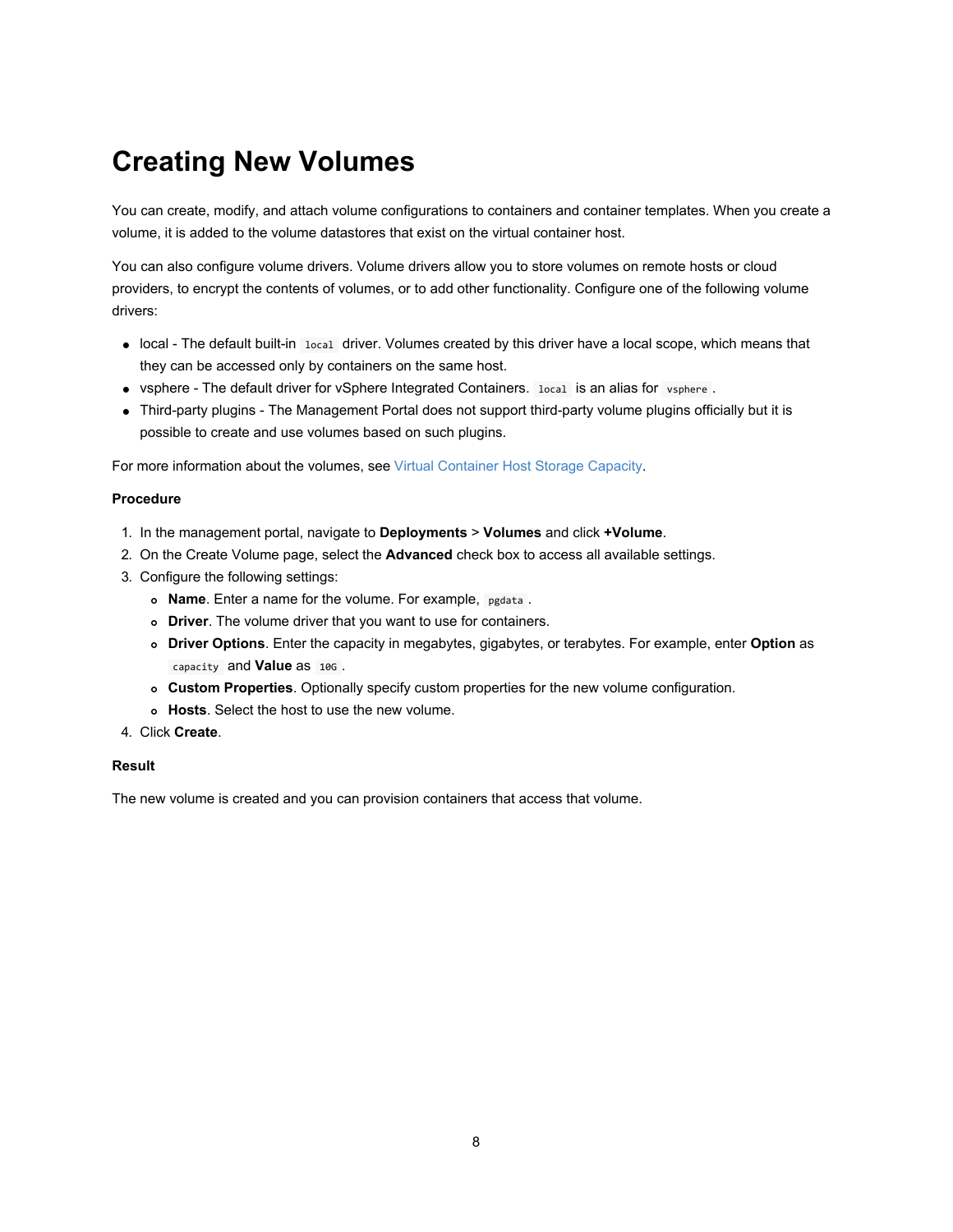# <span id="page-8-0"></span>**Provisioning Container VMs in the Management Portal**

You can provision containers or container VMs from the management portal depending on the target host. If your target host is a VCH, you provision container VMs. If your target host is a Docker host, you provision standard containers.

You can customize your deployment by using the available settings. You can either provision your configured container or save it as a template. Saving the configuration as a template allows you deploy multiple containers with the same configuration.

**IMPORTANT**: vSphere Integrated Containers Management Portal allows you to provision containers from the registries that are included in the lists of global registries that the Management Portal Administrator configures, or project registries that the DevOps administrator configures. However, if the vSphere administrator deployed a VCH with whitelist mode enabled, and if the whitelist on the VCH is more restrictive than the global and project registry lists, you can only provision containers from the registries that the VCH permits in its whitelist, even if the VCH is included in a project that permits other registries. For more information, see VCH Whitelists and Registry Lists in vSphere Integrated Containers Management Portal in *vSphere Integrated Containers for vSphere Administrators*.

You can provision containers and create templates from images.

#### **Procedure**

- 1. In the management portal, navigate to **Deployments** > **Containers** and click **+Container**.
- 2. On the Provision a Container page, configure the following settings:
	- Basic configuration
	- Network configuration
	- Storage configuration
	- Policy configuration
	- Environment configuration
	- Health configuration
	- Logging configuration
- 3. Click **PROVISION** to provision the container with the configured settings. Click **SAVE AS TEMPLATE** to save the configured container as a template.

For information about the container configuration, see Container [Provisioning](#page-9-0) Options Reference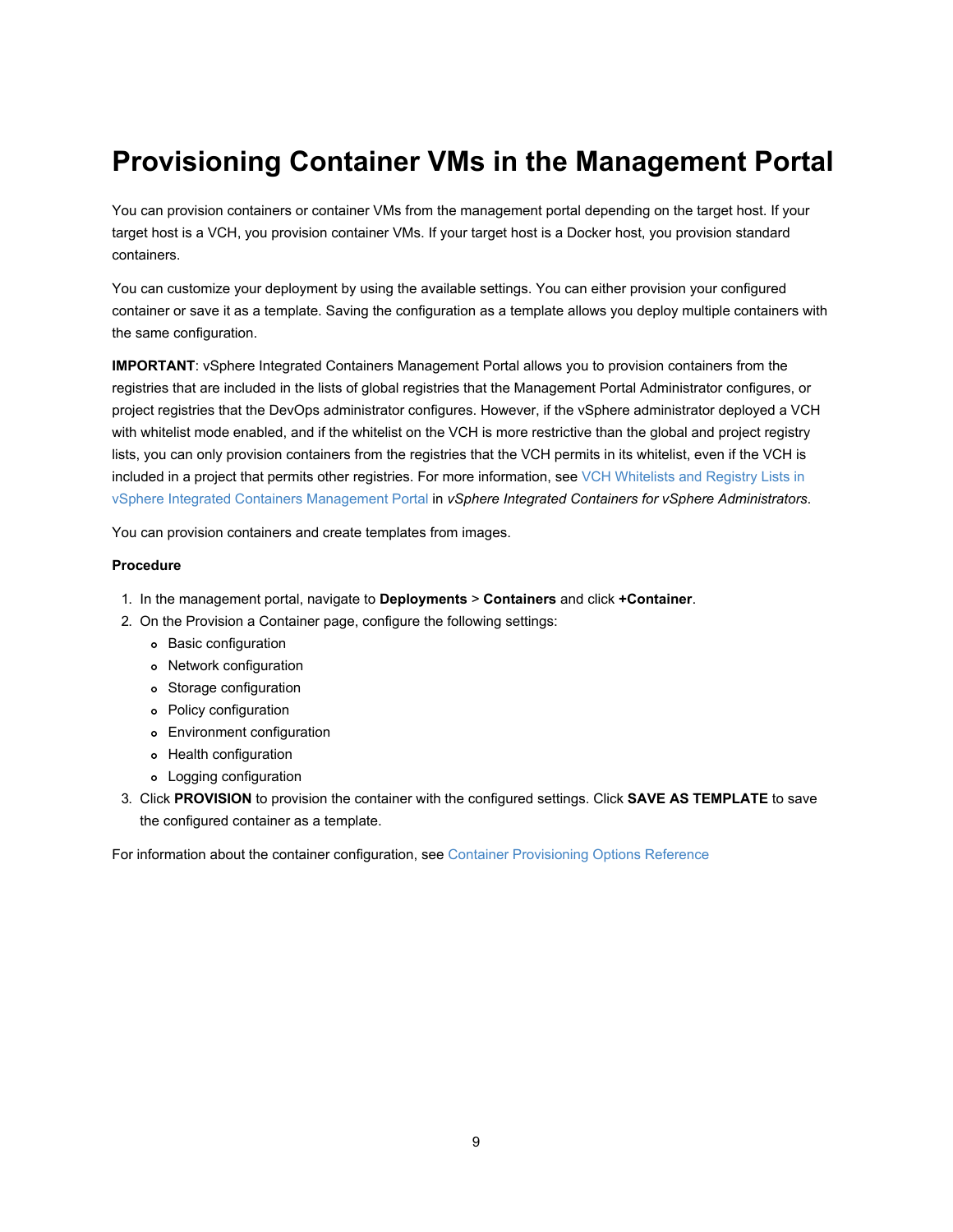## <span id="page-9-0"></span>**Container Provisioning Options Reference**

When you create containers, configure the following settings:

- **Basic [configuration](#page-9-1)**
- Network [configuration](#page-9-2)
- **Storage [configuration](#page-9-3)**
- Policy [configuration](#page-10-0)
- **Environment [configuration](#page-10-1)**
- Health [configuration](#page-11-0)
- **•** Logging [configuration](#page-11-1)

#### <span id="page-9-1"></span>**Basic Configuration**

Configure the basic configuration of the container on the **Basic** tab of the Provision a Container page.

Configure the following settings:

- **Image**. The image that you want to instantiate the container from.
- **Name**. The name of the container in the project.
- **Commands**. The command array that must execute when the container starts.
- **Links**. The link to containers in another service. Specify a service name and a link alias. For example, you can link your container to a database service that runs in another container. You can specify db as the **Service** and database as the **Alias**.

## <span id="page-9-2"></span>**Network Configuration**

Configure the network settings of the container on the **Network** tab of the Provision a Container page.

Configure the following settings:

- **Port Bindings**. A list of the exposed container ports and the host port that they should bind to.
- **Publish All Ports**. Select this option to publish all ports exposed by the container.
- **Hostname**. Specify the host name of the container. Host name is the DNS name of the system.
- **Network mode**. The networking mode of the container. Select one of the following options:
	- **Bridge**. The default network.
	- **None**. Select this option to indicate that the container is a standalone container.
	- **Host**. Select this option if you want the container to use the networking stack of the virtual container host (VCH). In this case, both the container and the VCH will have the same networing stack.

#### <span id="page-9-3"></span>**Storage Configuration**

Configure the volume settings of the container on the **Storage** tab of the Provision a Container page.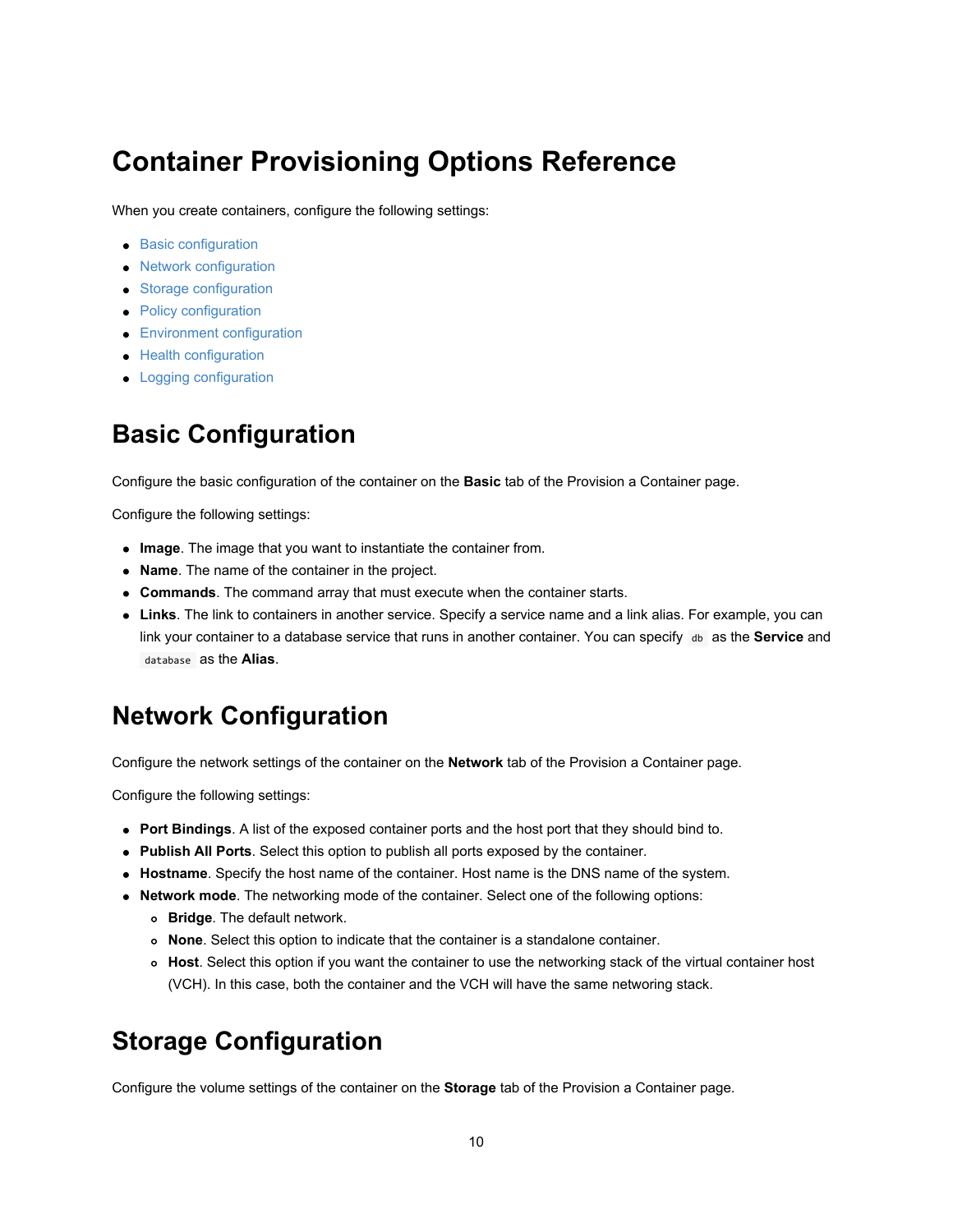Configure the following settings:

**Volumes**. The volume name on the VCH and container structure of the volume. You must specify a volume name or an absolute path. The container field is mandatory and must contain an absolute path.

For example, enter **Host** as pgdata and **Container** as /var/lib/postgresql/data.

- **Read Only**. This option is not supported by virtual container hosts. Do not select this option.
- **Volumes From**. A list of volumes to inherit from another container.
- **Working Directory**. The working directory for the commands to run in.

#### <span id="page-10-0"></span>**Policy Configuration**

You can create container clusters by using Policy settings to specify cluster size.

When you configure a cluster, a specified number of containers are provisioned. Requests are load balanced among all containers in the cluster. You can modify the cluster size on a provisioned container or application to increase or decrease the size of the cluster by one. When you modify the cluster size at runtime, all affinity filters and placement rules are considered.

For example, if you require three NGINX containers to serve a web application, specify **Cluster Size** as 3 Three containers are provisioned and a load balancer automatically load balances requests among the three containers.

Configure the following cluster settings on the **Policy** tab of the Provision a Container page:

- **Cluster Size**. The number of nodes that you want to provision.
- **Restart Policy**. The restart behavior that should be applied when the container exits. You can select one of the following options:
	- **None**. Default behavior.
	- **On-failure**. Indicates that the container must restart only when the process running on it fails. If you select this, you must specify the maximum number of restarts.
	- **Always**. Indicates that the container must restart irrespective of the exit code of the process it is running.
- **Max Restarts**. The maximum number of times that the container tries to restart when it fails.
- **CPU shares**. An integer value that specifies the CPU shares for this container in relation to the other container VMs in the VCH resource pool.
- **Memory Limit**. The quantity of memory for use by the VCH resource pool. This limit also applies to the container VMs that run in the VCH resource pool. Specify the memory reservation value in MB.
- **Memory Swap Limit**. The total amount of RAM that the container must use. When the container runs out of RAM, it swaps to disk or physical storage.
- **Affinity Constraints**. Specify VM-Host affinity rules either as a requirement (must/must not rules) or a preference (should/should not rules).

For more information, see Virtual Container Host Compute Capacity.

#### <span id="page-10-1"></span>**Environment Configuration**

When you configure a container, on the **Environment** tab, you can add environment variables.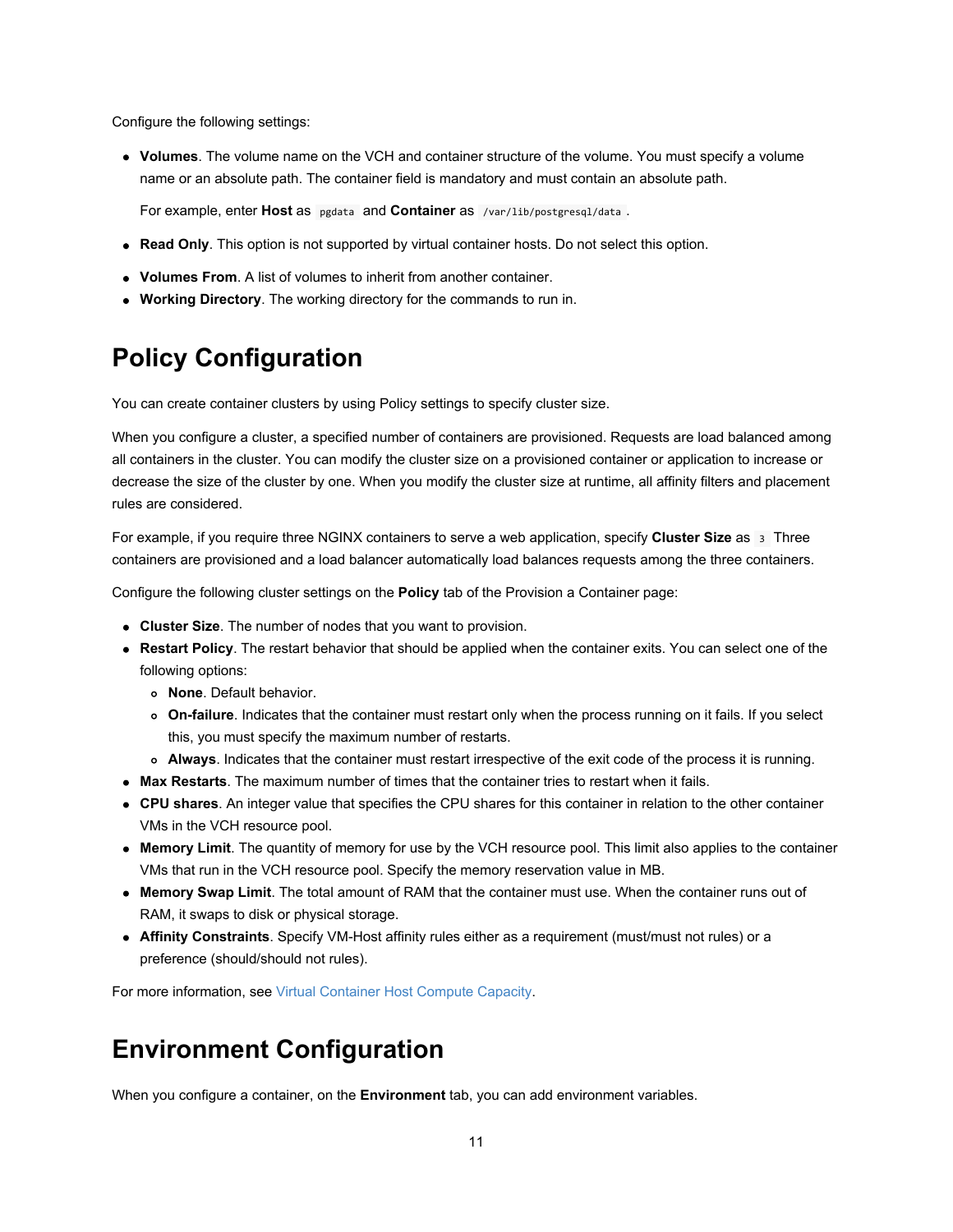Configure the following properties:

- **Environment Variables**. Configure the variables and values that you want to associate with the container. For example, if you are creating a PostgreSQL container, you enter **POSTGRES\_PASSWORD** in **Name** and the password in **Value**.
- **Custom Properties**. Specify the attributes of containers that you want to provision.

For information about using Docker environment variables, see [Environment](https://docs.docker.com/compose/environment-variables/) variables in Compose in the Docker documentation.

#### <span id="page-11-0"></span>**Health Configuration**

You can configure a health check method to update the status of a container based on custom criteria. vSphere Integrated Containers uses its own implementation of health checks and not the standard Docker implementation.

You can use HTTP or TCP protocols when executing a command on the container. You can also specify a health check method.

Configure the following health checks settings on the **Health Config** tab of the Provision a Container page:

- **Mode**. Configure one of the following modes:
	- **None**. Default. No health checks are configured.
	- **HTTP**. If you select HTTP, configure the **URL Path** and port for the container. Provide an API to access and an HTTP method and version to use. The API is relative and you do not need to enter the address of the container.

You can also specify a timeout period for the operation and set health thresholds. For example, a healthy threshold of 2 means that two consecutive successful calls must occur for the container to be considered healthy and in the RUNNING status. An unhealthy threshold of 2 means that two unsuccessful calls must occur for the container to be considered unhealthy and in the ERROR status. For all the states in between the healthy and unhealthy thresholds, the container status is DEGRADED.

- **TCP connection**. If you select TCP connection, you must only enter a port for the container. The health check attempts to establish a TCP connection with the container on the provided port. You can also specify a timeout value for the operation and set healthy or unhealthy thresholds as with HTTP.
- **Command**. If you select Command, you must enter a command to be run on the container. The success of the health check is determined by the exit status of the command.
- **Ignore health check on provision**. You can enable a health check as part of the provisioning process for a container. By default, health checks are not performed during provisioning. Deselect this check box to require at least one successful health check before a container can be considered successfully provisioned.
- **Autoredeploy**. When a container returns an ERROR status, you can configure an automated redeploy for that container by selecting the **Autoredeploy** check box.

#### <span id="page-11-1"></span>**Logging Configuration**

Configure the logging mechanism of the container on the **Log Config** tab of the Provision a Container page.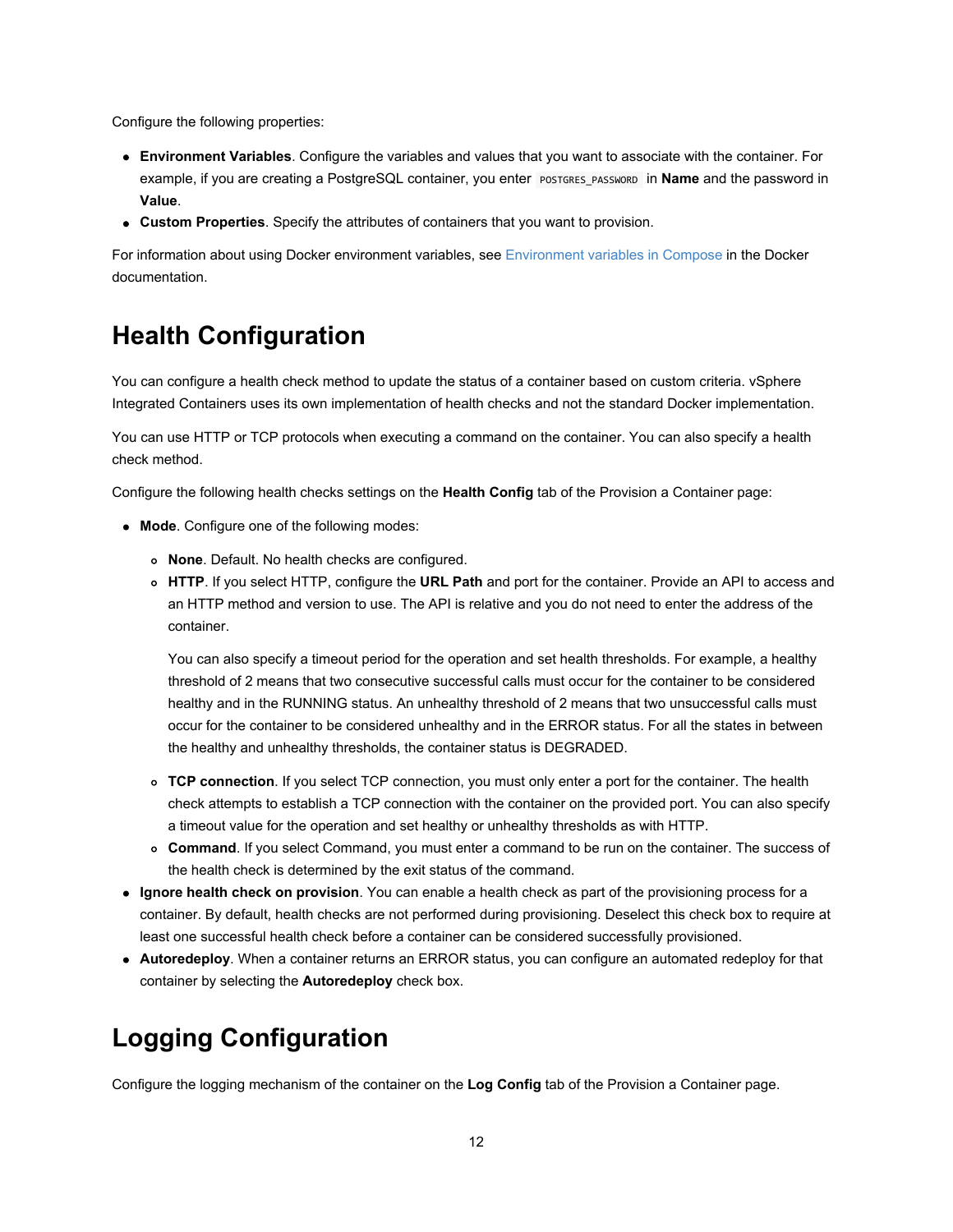Configure the following settings:

- **Driver**. The logging driver that you want to use for the container VM. For example, json-file .
- **Options**. The options to configure for the logging driver you select. For example, you can set the following names and corresponding values:
	- max-size : 10m ,
	- max-file : 3 ,
	- labels : production\_status ,
	- env : os,customer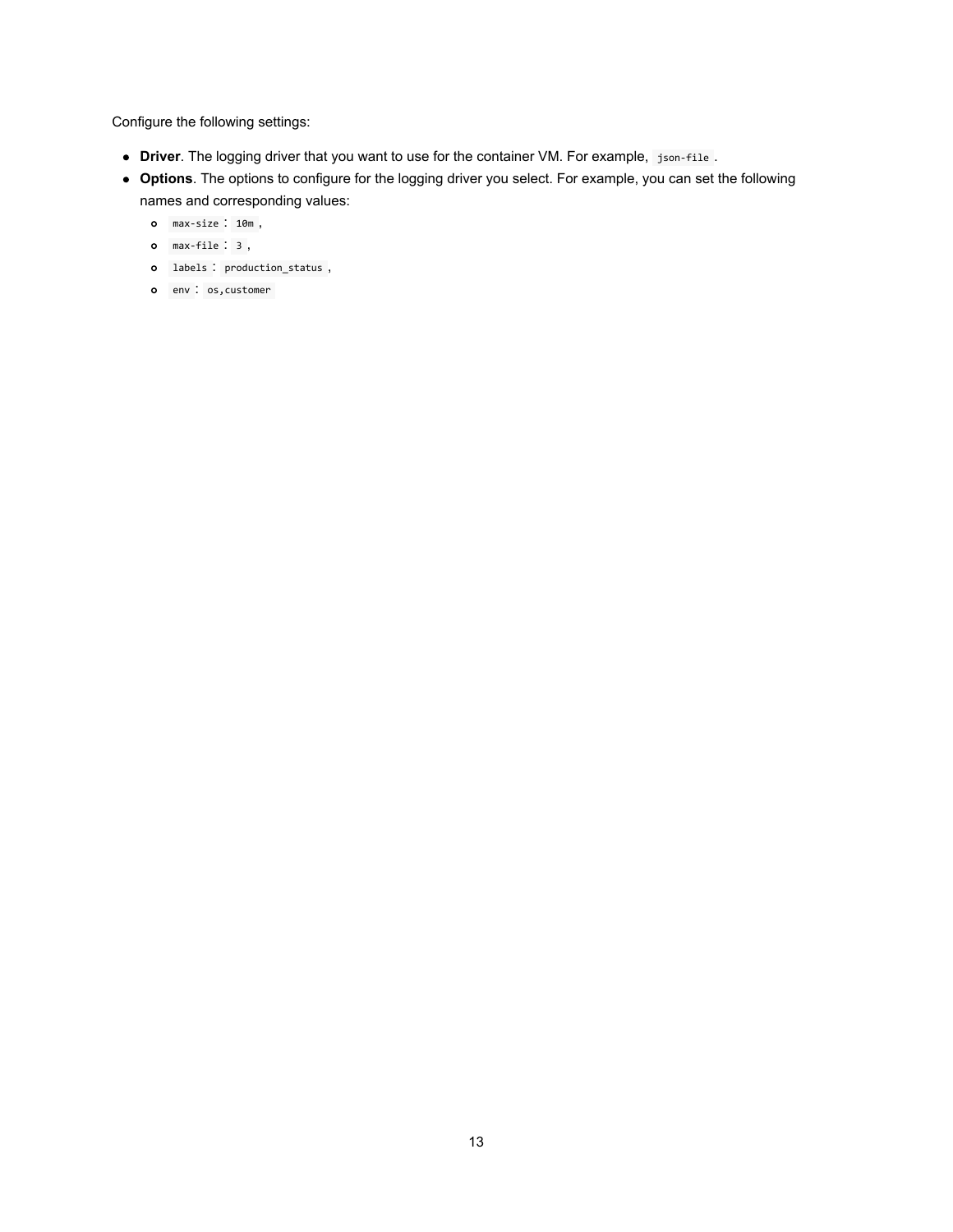# <span id="page-13-0"></span>**Example of Provisioning a Single Container**

This section illustrates how you can provision a PostgreSQL container using templates.

#### **Prerequisities**

Verify that you have perfomed the following steps:

- Deployed a virtual container host (VCH).
- Have a vCenter Server Single Sign-On user account with vSphere administrator privileges, or a user account that has been granted the Management Portal Administrator role in vSphere Integrated Containers.
- Created a project and assigned users to the project.
- Added the container host to the project.

#### **Create a Volume**

Create a volume called pgdata.

- 1. In the management portal, navigate to **Deployments** > **Volumes** and click **+Volume**.
- 2. On the Create Volume page, select the **Advanced** check box to access all available settings.
- 3. Configure the following settings:
	- **Name**. Enter pgdata as the volume name.
	- **Hosts**. Select the host from the list.
- 4. Click **Create**.

#### **Create a Network**

- 1. In the management portal, navigate to **Deployments** > **Networks** and click **+Network**.
- 2. On the Create Network page, configure the following settings:
	- **Name**. Enter datanet as the network name.
	- **Hosts**. Select the host from the list.
- 3. Click **Create**.

#### **Create a Template**

Create a template and add the postgres container to it.

- 1. In the management portal, navigate to **Library** > **Templates** and click **+Template**.
- 2. On the Create a Template page, enter the container name, for example, Postgres-container and click **Proceed**.
- 3. In the Edit Template page, click **Add Container**.
- 4. In the Add Container Definition page, select the library/postgres container and click **Continue**.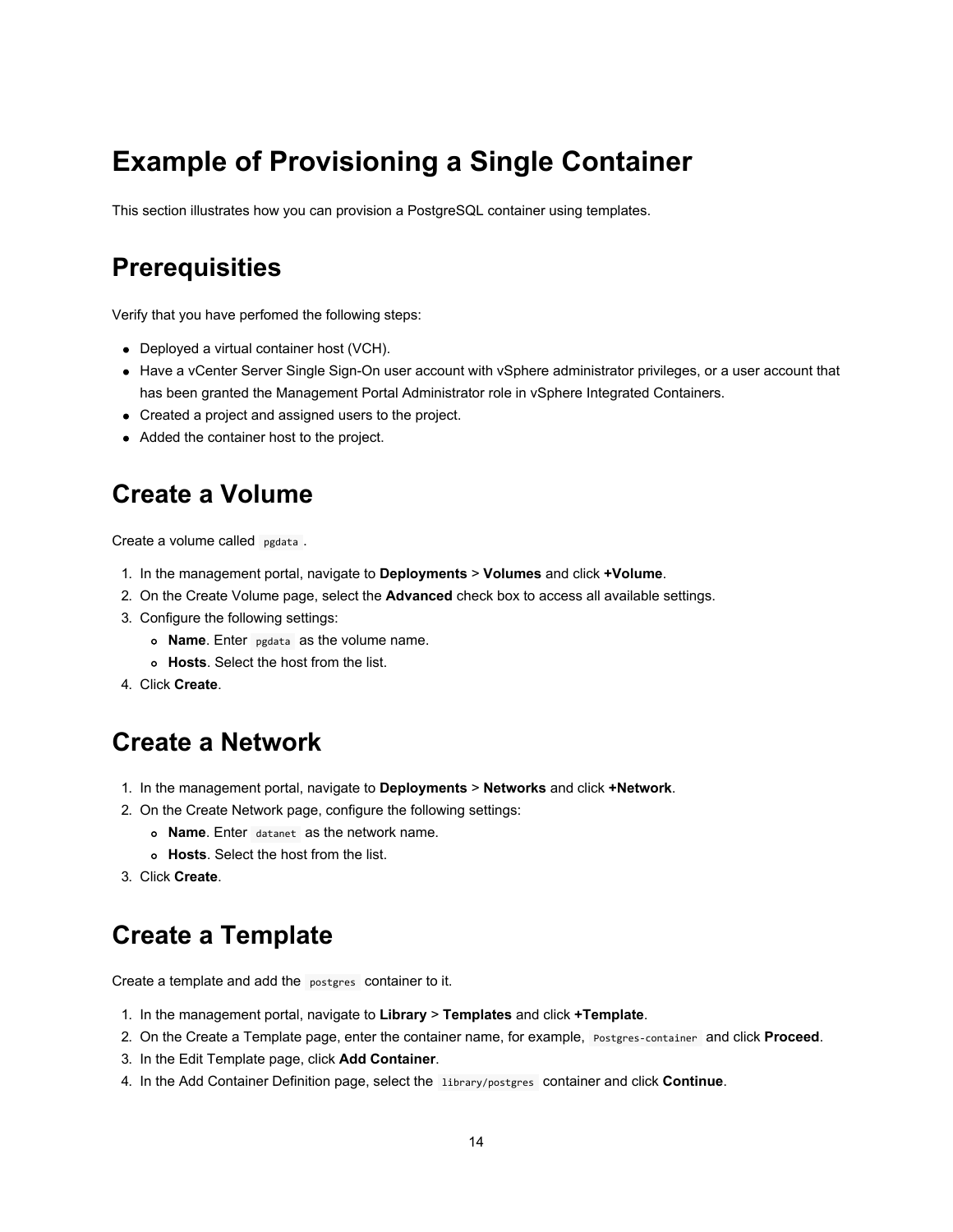## **Configure the Template**

- 1. In the Edit Container Defintion page, configure the basic details:
	- i. **Image**. The image that you want to instantiate the container from. This displays registry.hub.docker.com/library/postgres . Select the version. For example, 9.6 .
	- ii. **Name**. Displays the name that you entered, Postgres-container .
- 2. On the Network tab, configure the following:
	- i. Select **Publish All Ports**.
	- ii. In the list under **Networks**, select **Add Network**.
	- iii. Select the **Existing** checkbox and click in the search field under **Name** to see a list of added networks. Select datanet from the list
- 3. On the Storage tab, in **Volumes**, enter pgdata as **Host** and /var/lib/postgresql/data as **Container**.
- 4. On the Policy tab, configure the following:
	- i. Select Always under **Restart Policy**.
	- ii. Enter 2 for **CPU Shares**.
	- iii. Enter 4 GB for **Memory Limit**.
- 5. On the Environment tab, configure **Environment Variables**. Enter POSTGRES\_PASSWORD in **Name** and the password in **Value**.
- 6. Click **Add** to add the container.

## **Provision the Template**

Once you configure the template, the container and the network and volume that you have configured appear in the Edit Template page.

Click the icon on the right hand top corner of the page to provision Postgres-container .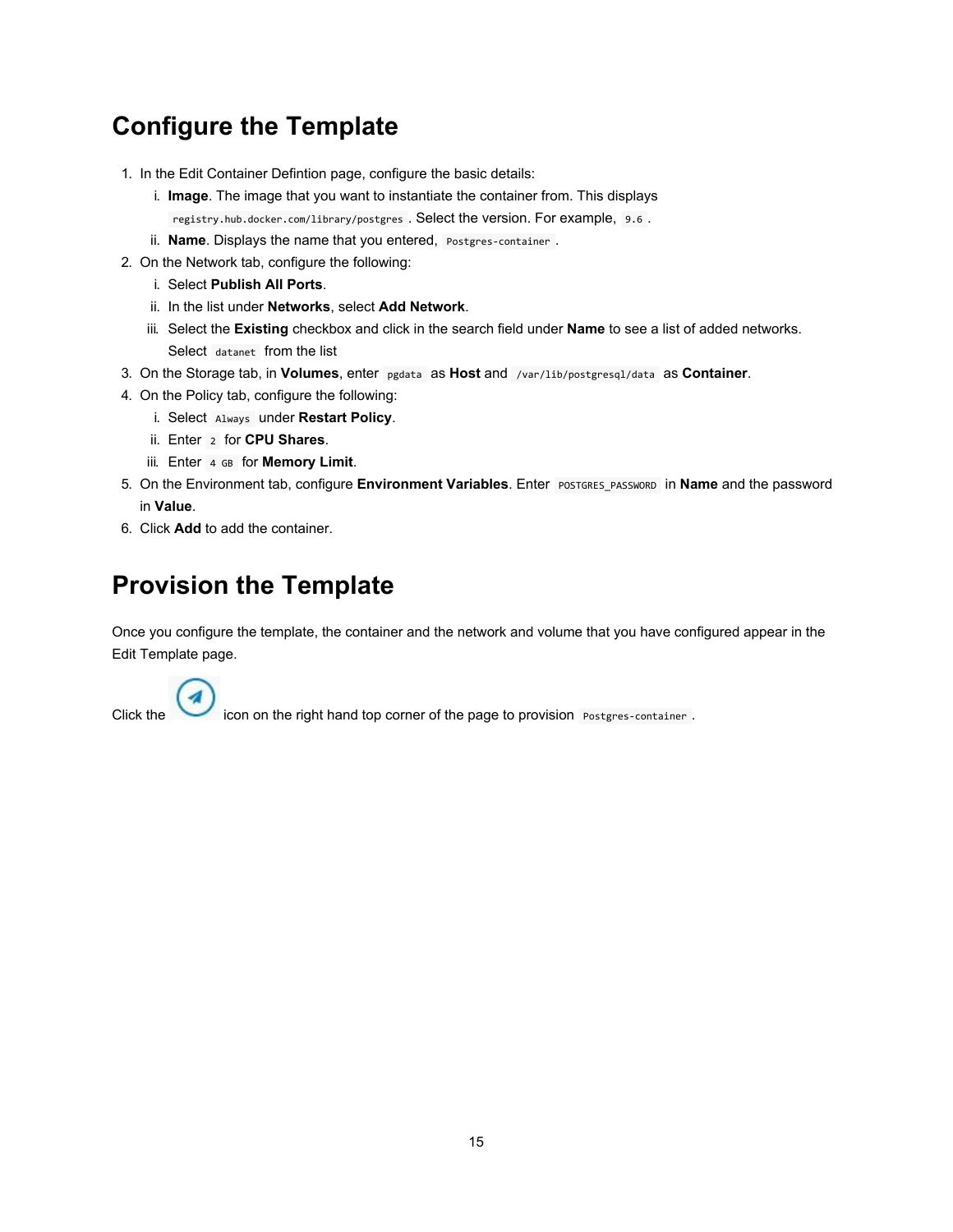# <span id="page-15-0"></span>**Creating Templates and Applications**

You can use templates to provision individual vSphere Integrated Container VMs or standard containers, and multicontainer application deployments in the management portal.

- **Creating Templates**
- Creating Applications
- **Template Configuration Tasks**
- Example of Creating an Application from a Template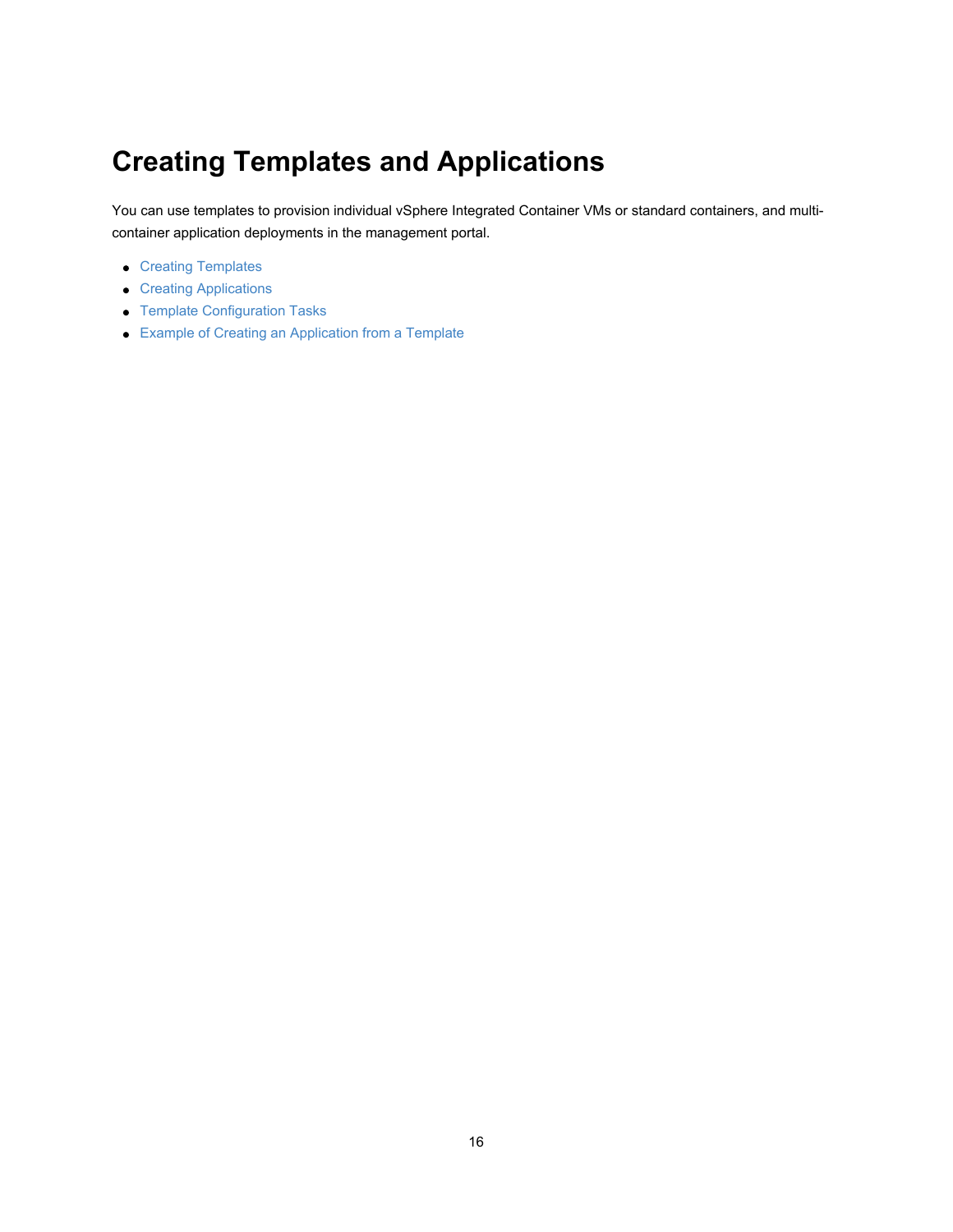# <span id="page-16-0"></span>**Viewing Library and Logs**

The vSphere Integrated Containers Management Portal allows you to view the list of available repositories and activity logs.

- **Built-in [Repositories](#page-17-0)**
- **•** [Repositories](#page-18-0)
- [Recent](#page-19-0) Activity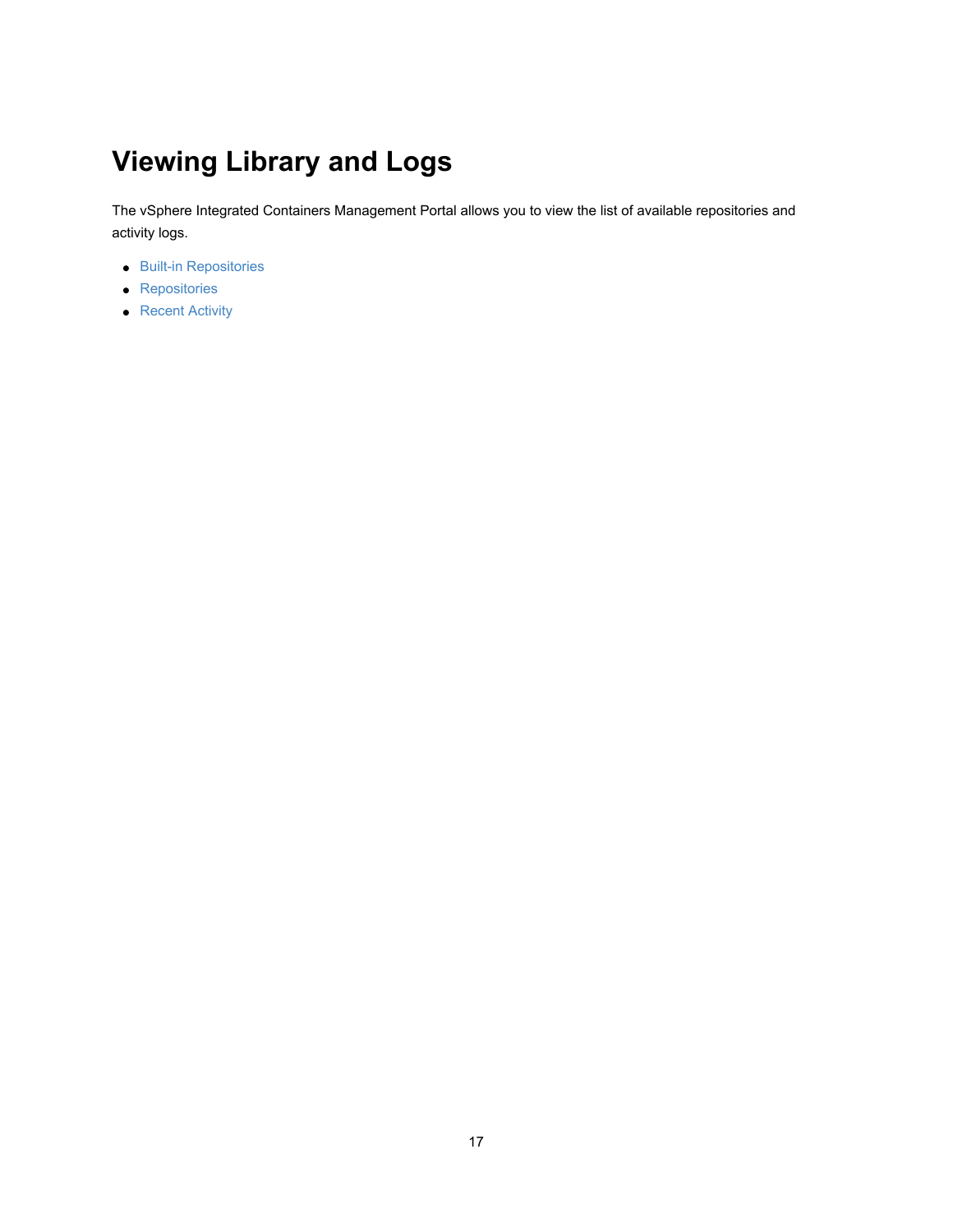# <span id="page-17-0"></span>**Built-in Repositories**

The Management Portal allows you to provision containers from project registries that the DevOps administrator configures.

You can browse repositories to see the different tags applied to images in the repository. You can also delete a repository or a tag in a repository.

To view a list of built-in images that are available in the project, navigate to **Library** > **Built-in Repositories**.

Select a repository to perform the following tasks:

- Edit description. Edit the repository description in the **Info** tab.
- Scan. vSphere Integrated Containers uses the open source project Clair to scan images for known vulnerabilities. You can run a vulnerability scan on all images, on a per-project level, or on individual images. For more information, see Vulnerability Scanning
- Copy Digest. You can pull images via image digest. Digest is a sha256 content-addressable identifier of an image. It represents a layer or group of layers of the iamge of the image. When pulling an image by digest, you specify the version of an image to pull. You can see the digest of an image in the ouput after pulling it. For example, sha256:5b7ecd9d3e7ae1923ad7a1861fbeecccc23ddeb209cea69ae5d823ff90f6a2c2 . When you click Copy Digest , you copy the layer representation of an image that you build and can reuse it while building another image.
- Copy Pull command. You can copy the docker pull command for the image in the **Images** tab.
- View Vulnerability Log. Consists of a list of vulnerabilities that Clair has found in your image while scanning it.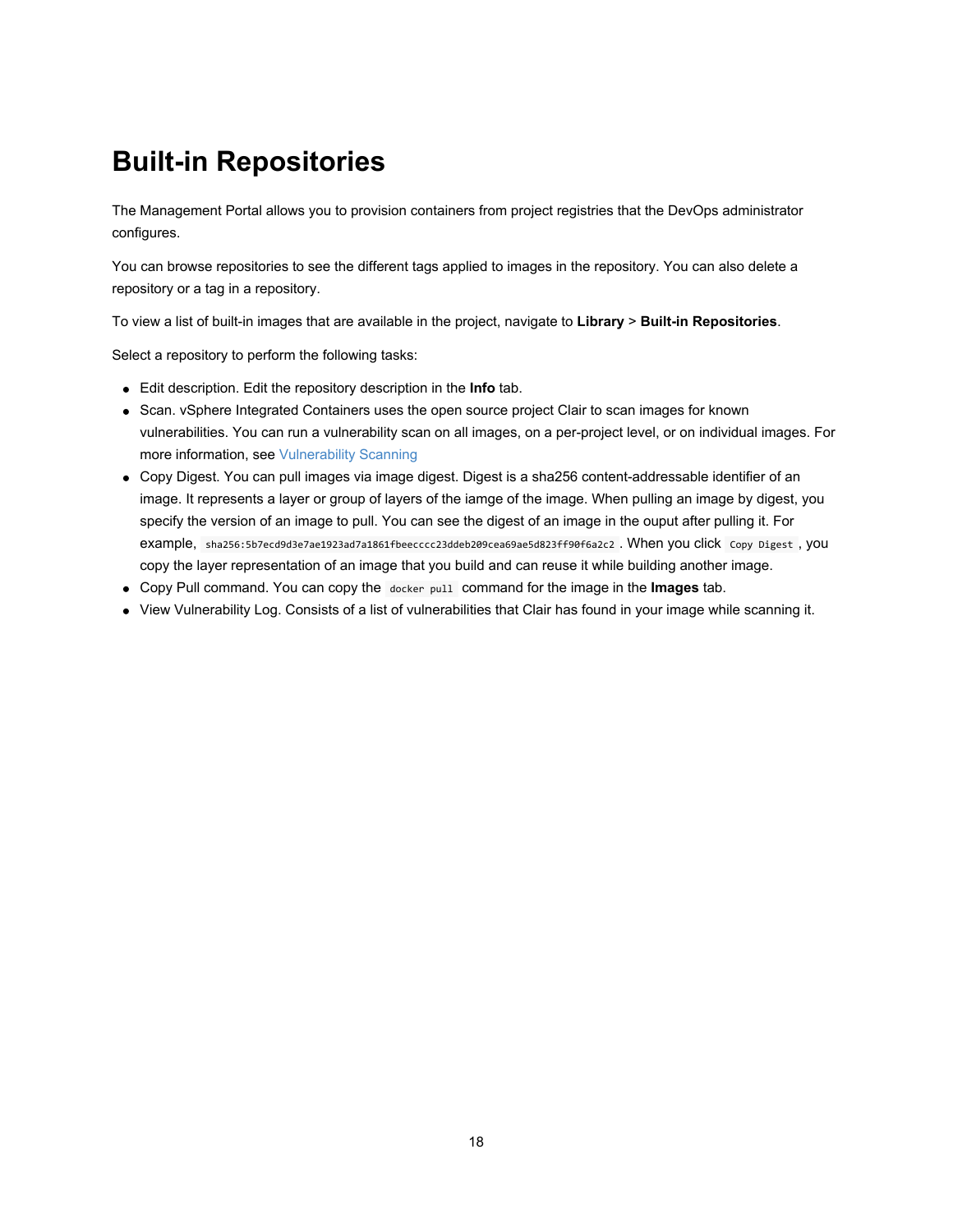# <span id="page-18-0"></span>**Repositories**

The Management Portal allows you to provision containers from the registries that are included in the lists of global registries that the Management Portal Administrator configures.

To view a the list navigate to **Library** > **Repositories**.

You can provision container or container VMs from these registries.